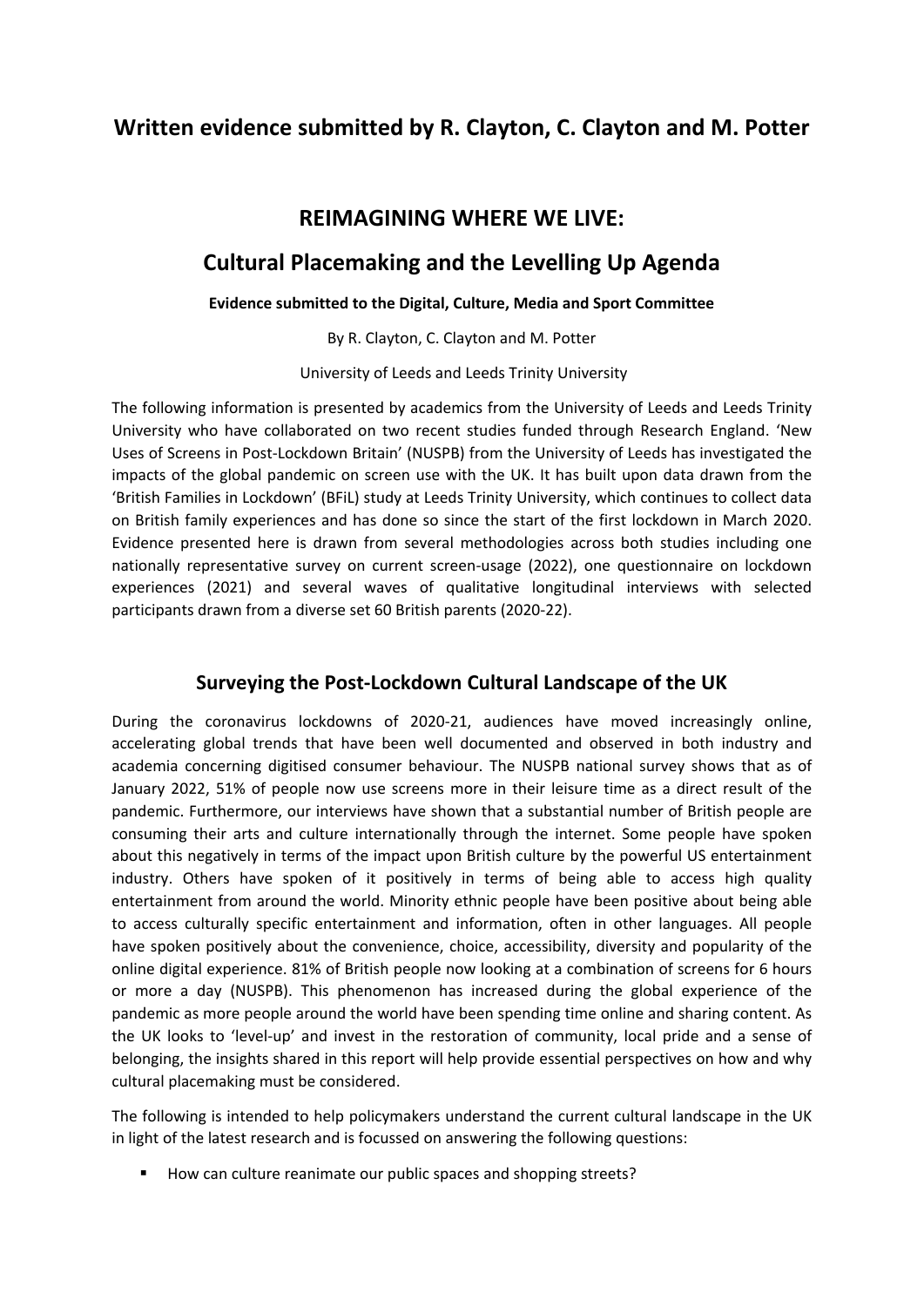- How can creatives contribute to local decision-making and planning of place?
- How can the Government support places without established artistic infrastructure to take full advantage of the opportunities that the levelling up agenda provides?
- How might changes to the UK's broadcasting landscape affect investment in cultural production outside the capital, and what could the consequences be for artists and communities?
- How should Government build on existing schemes, such as the UK City of Culture, to level up funding for arts and culture?

### **Current Screen Dependencies**

- 1. As a result of the pandemic, 1 in 2 (50%) British adults are now 'heavily' exposed to screens for a combined total of 11 hours or more each day (NUSPB 2022). The result is that the population are increasingly spending time online.
- 2. 40% of British adults believe that using screens has a negative impact on their health (NUSPB 2022). 49% of British people would prefer to spend less time looking at screens (NUSPB 2022). It is important to identify why people are looking at screens and to consider if there is an alternative? This data suggests that people would be happy to look at screens less.
- 3. British people have often reported that they are missing physical social interaction throughout the pandemic. The experience of being in the same space as another person cannot be replicated by a screen experience.
- 4. Our research has indicated that one reason for people choosing to stay at home and use screens more is because they feel safe. Some are fearful of danger on the streets, some are nervous of hate crime or intimidation. Others are fearful of disease and infection. Could more be done to ensure that public spaces promote feelings of safety and accessibility to physically and emotionally vulnerable people?
- 5. If worries about intimidation or harassment are a partial cause for people not wanting to leave their homes (and the online world) to attend public events, then ensuring safety in public areas could be prioritised and promoted by event organisers.
- 6. Many British people are talking about becoming addicted to screens. This is an underresearched area that needs urgent attention but would have an impact on people's capacity to engage with arts and culture that is not screen based.
- 7. Our qualitative data show that screens are convenient, useful, engaging, addictive and empowering. As such, the following questions emerge: Can cultural events in public spaces and shopping streets compete with online experiences? Are people going to be drawn away from the 'world' that they can experience on a phone or computer screen? Will they find better entertainment or information on the streets of a shopping centre than they would on the internet? From a performer's perspective, will any artist with a successful act, not want to share their performance online in an attempt to increase their audience?

#### **Cultural and Entertainment Industries**

1. Some people working within the cultural industries have lost their jobs during the pandemic, there have been 10 million creative sector jobs lost worldwide as a result of the pandemic (UNESCO 2022). As the UK reconsiders the cultural industries, should public performers be publicly funded in the future, or will they be expected to draw money from audiences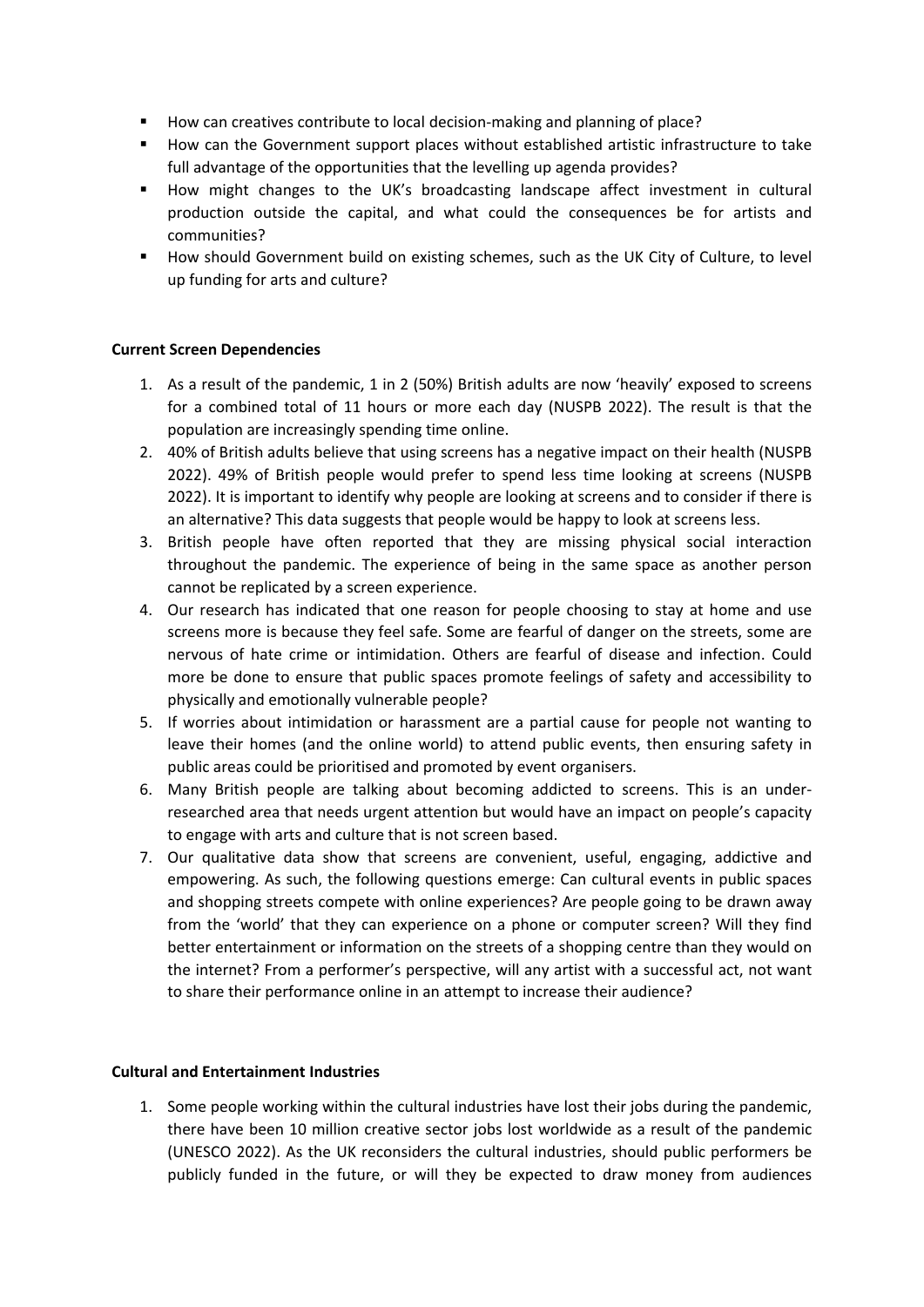attending public events in public spaces? Should UK arts and culture only exist in the domain of the commercial world? Will international arts and culture be invited to local spaces and if so, what financial impact might this have on local creatives?

- 2. The skills of some artists who worked with live audiences have moved online during the pandemic or ceased entirely. Mechanisms through which live performers and audiences are able to reconnect, would serve both audiences and performers. It is advised that local creatives participate in the development of such endeavours as part of the levelling up agenda.
- 3. It is suggested that live audiences impact the quality of creative content produced. Any decrease in live performance experiences might impact the UK's ability to create cutting edge theatre and music.
- 4. With British people spending more time online, Government agendas to defund the arts (such as the Office for Students plans to cut funding for art and design courses by 50% across higher education) and agendas which support and invest in digitisation (such as the DCMS *Culture is Digital* report) may exacerbate reduced participation in 'live' and 'in-person' cultural experiences.
- 5. As a result of digital technologies, creators can collaborate online without ever meeting. This also potentially has an impact on the artefacts created and creates a different kind of creative community that may not be locally based.
- 6. International companies and streaming services are considered to be powerful and relatively unregulated.
- 7. People enjoy the increased choice in content provided by streaming services and like the ease and convenience of being able to watch content on their phone whilst on a bus or a train. This inevitably leads to British people consuming more international content.
- 8. Some British people are concerned about online video content either via social media or via streaming services. There are particular concerns for children's well-being and education and the fact that they may be watching unsuitable content, often related to unregulated social media or outdated attitudes to diversity and inclusion on streaming services.
- 9. Locally, nationally and internationally based arts experiences all have relevance to individuals and communities. However local arts and cultural experiences are perceived to be undervalued by the public when placed within national or international contexts. Understanding the value of local arts and culture can be reinforced within public broadcasting and formal educational settings.

### **Future of Communities, Cultural Arts and Space**

- 1. With half of British people (49%) wanting to use screens less (NUSPB 2022), locally based, non-digitised, in-person, live and interactive arts and cultural experiences may provide a welcome alternative to the online world?
- 2. From our data, financial costs associated with shopping in the city centres (particularly related to travel and car parking), have been said to dissuade visits to city centres and encourage people to shop online. Could more be done to enable visits to UK city centres to become affordable and financially accessible to all?
- 3. Since 40% of British people feel that screens are damaging to their health, could an absence of screens within city centres, public spaces and shopping centres become a draw for people? A movement which could be further associated with healthy lifestyles and behaviours including healthy eating and physical activity. Would the implementation of screen-free zones and unique non-digital experiences help provide